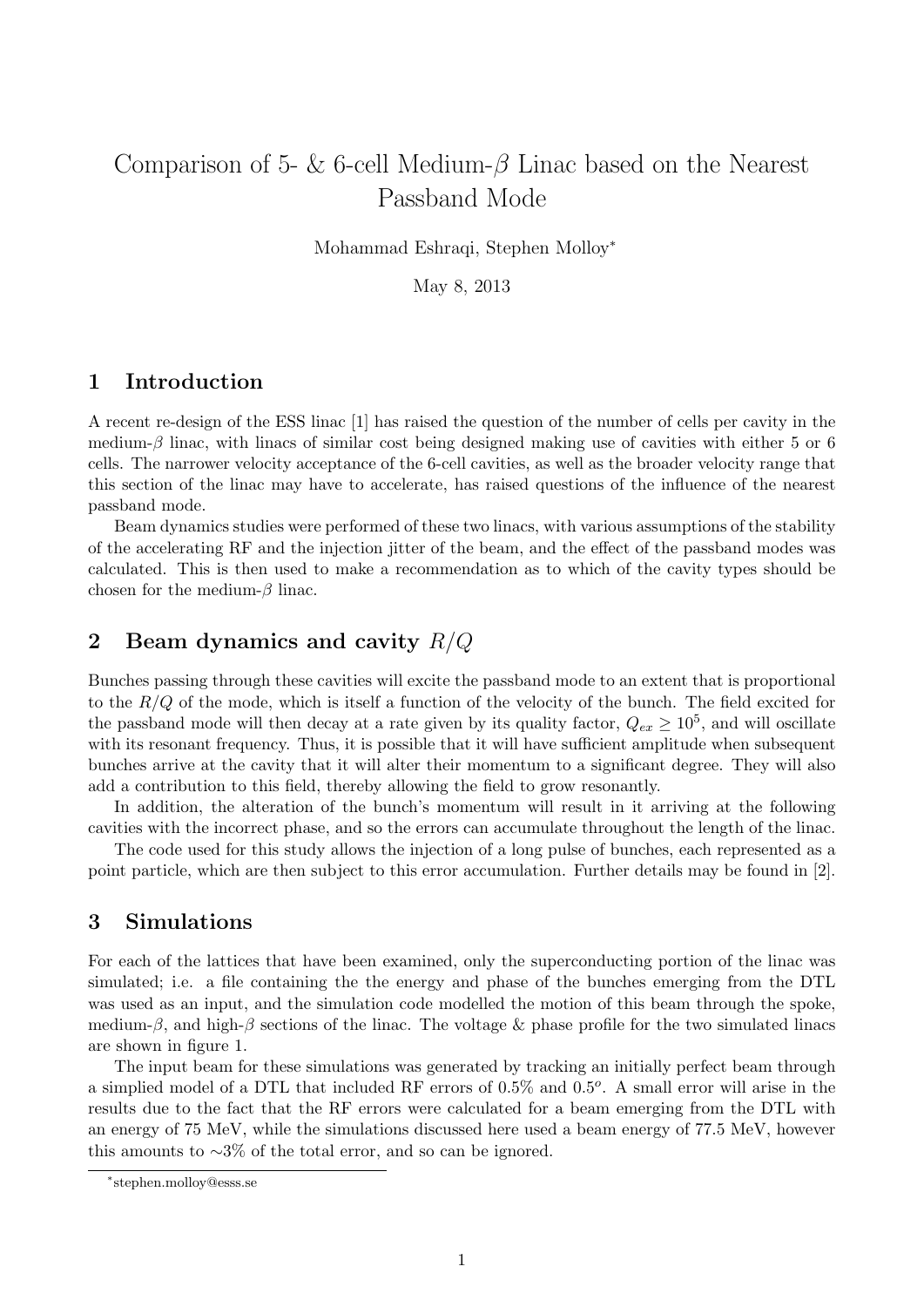

Figure 1: Voltage & phase profiles for the 5-cell lattice (left), and 6-cell lattice (right).

In both cases it was assumed that there was a  $1\%$  random jitter on the bunch charge. The plots in figure 2 show the output beam for the 5-cell  $\&$  6-cell linacs in the case where the only errors are on the input beam (i.e. no passband mode excitation, and no RF errors in the simulated linacs).



Figure 2: Bunch distribution in longitudinal phase space at the end of the 5-cell (left) & 6-cell (right) linacs for a beam with  $0.5\%/0.5^{\circ}$  DTL-RF errors, but no passband modes or RF errors in the remainder of the linac.

Given a phase space distribution such as those shown in figure 2, it is possible to define a quantity that is very similar to the concept of the emittance of a single bunch, however with the averages taken over the phase space location of the centre of each of the bunches in the full machine pulse. For the remainder of this note, the term "emittance" will be used to indicate this quanity,  $\epsilon$ , whose precise definition is as follows.

$$
\epsilon \equiv \pi \cdot \sqrt{\langle dE^2 \rangle \cdot \langle dt^2 \rangle - \langle dE \cdot dt \rangle^2} \tag{1}
$$

Using this definition, the longitudinal emittances in figure 2 are 0.1998 & 0.1355  $\pi$ .deg.MeV respectively, thus it can already be seen that the 6-cell linac is more resilient to certain errors than the 5-cell linac.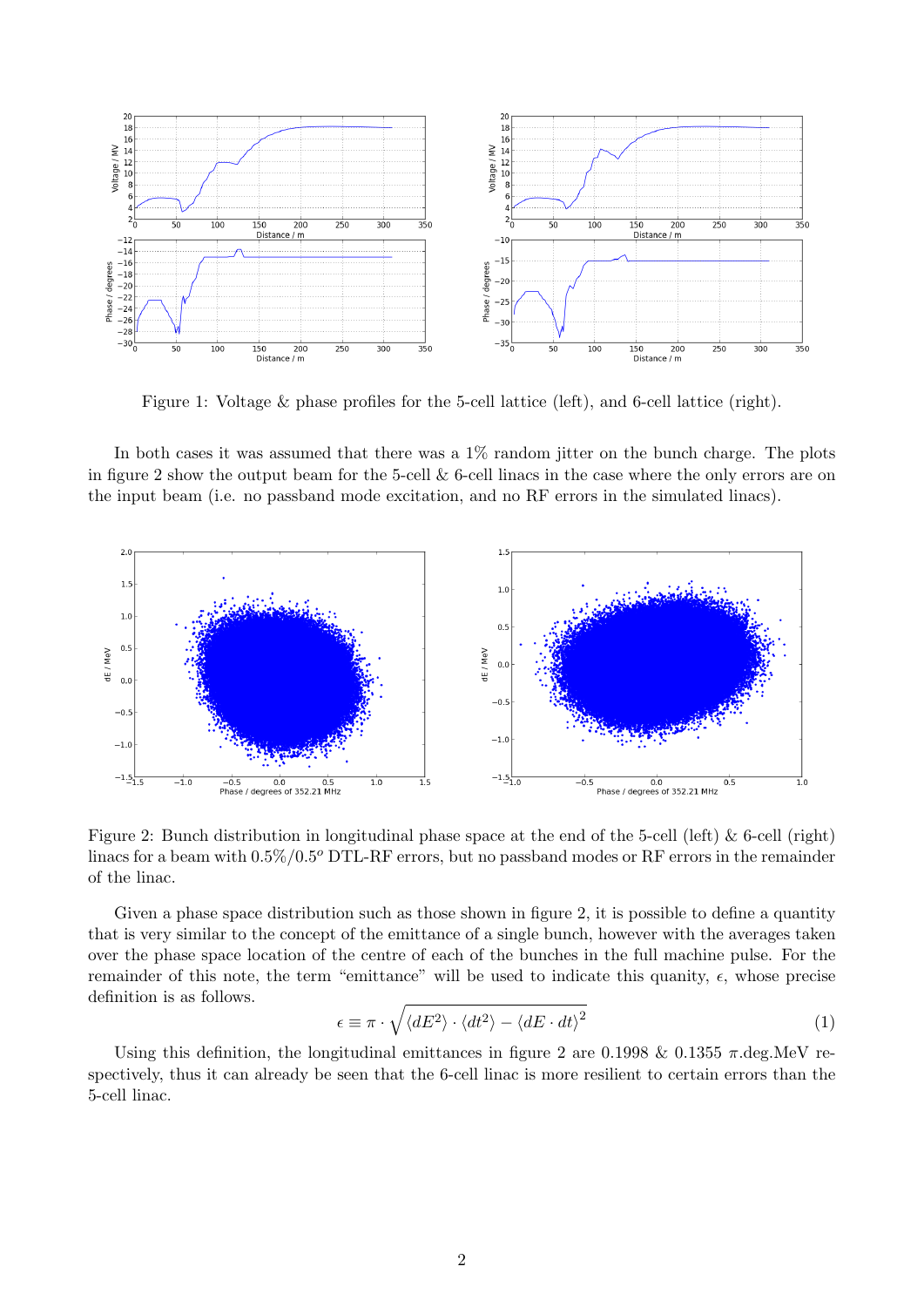### 4 Results

#### 4.1 RF Errors

The simulations were run with the effect of the passband modes eliminated in order to set a baseline. In this case, the only effects degrading the emittance are the injection jitter and the RF errors. A total of 1000 random linacs were simulated for each of the lattices, and the results are shown in figure 3 for the case of the smaller injection errors.



Figure 3: Distribution of simulated emittances for the two linacs.

In this figure, it can be seen that each of the lattices offers a similar performance from the point of view of resilience to RF errors, however it must be remembered that the absolute value of the unperturbed emittance is lower in the case of the 6-cell linac (see figure 2) and so the distributions of the absolute values are wider for the 5-cell lattice. This implies that this lattice might be more sensitive to errors, and so might be a more difficult linac to commission and run.

#### 4.2 Passband Modes

With the exception of the injection errors, the RF errors were then switched off, and the action of the passband modes was simulated for each of the lattices.



Figure 4:  $Q_{ex}$  scan for a 5-cell (left) and 6-cell (right) lattice with  $0.5\%/0.5^{\circ}$  injection errors. Blue points indicate the average emittance for the simulated linacs, while the red crosses show the 90th percentile.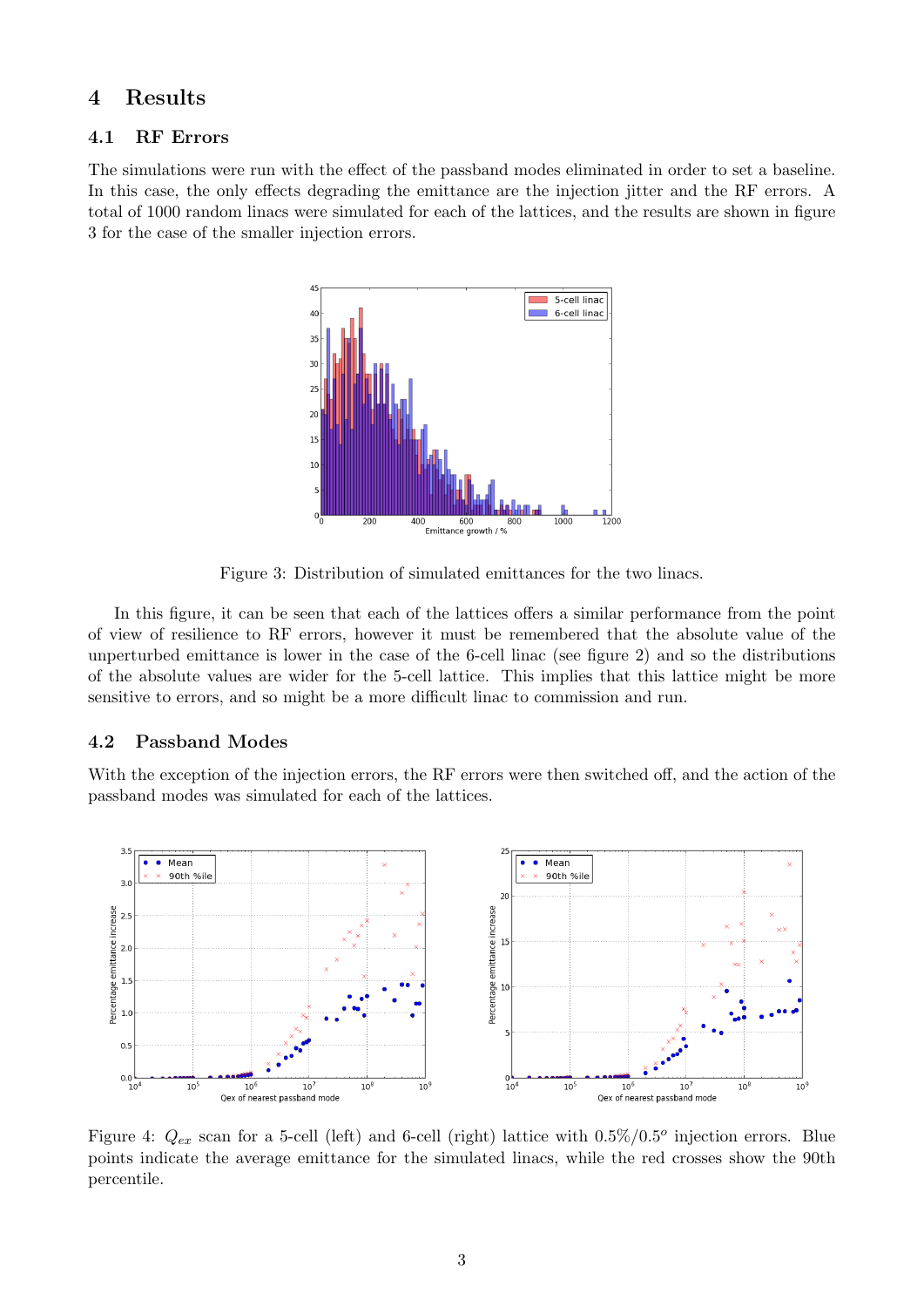For the plots in figure 4 the output emittance of the beam pulse is plotted for a range of simulated values for the  $Q_{ex}$  of the passband mode. In the case of a cavity without couplers, beam-pipe bellows, etc., it would be expected that the  $Q_{ex}$  of this mode could extend to  $10^9$ , however in a cavity as installed in a cryomodule, it is more likely that this value will be approximately the same as that for the accelerating mode,  $Q_{ex} \sim 10^5 - 10^6$ . A range of values were simulated in order to allow a more detailed examination of the expected output.

### 5 Discussion

Figure 4 shows that the emittance increase for the 6-cell linac due to the passband modes is almost an order of magnitude greater than that for the 5-cell linac. This ≤10% increase, however, needs to be compared with the factor ∼240% increase due to RF errors shown in figure 3.



Figure 5: R/Q of the accelerating mode (blue) and passband mode (red) for the 5-cell linac (top) and 6-cell linacs (bottom) simulated in this note.

The fact that the 6-cell linac is influenced more strongly by the passband mode can be explained somewhat by examining the  $R/Q$  of the passband modes for the two linacs (see figure 5). The integral of this curve for the 6-cell linac is ∼15% greater than that for the 5-cell linac, which implies that the passband mode will be excited by a greater degree in this linac, and will therefore cause more disruption. That this mode is excited to a larger degree in the 6-cell linac is an expected result, and is what motivated this study.

### 6 Conclusions

Although it would appear that the 6-cell linac is slightly more resilient to errors relating to injection and RF errors, it has been shown that the larger R/Q at the beginning and end of the medium- $\beta$ section cause a larger increase in the output emittance than in the 5-cell lattice. This ≤10% emittance increase should, however, be compared with the ∼240% increase due to the expected RF errors.

Therefore, although the behaviour with respect to the passband mode is almost an order of magnitude worse for the 6-cell linac, this increase is more than a factor of 20 less than the emittance increase caused by RF errors, and so can be considered to be negligible.

The conclusion of this note is that neither the RF errors nor the beam dynamics related to the passband modes are sufficient to distinguish between these linacs, and that the choice should be made based on other considerations.